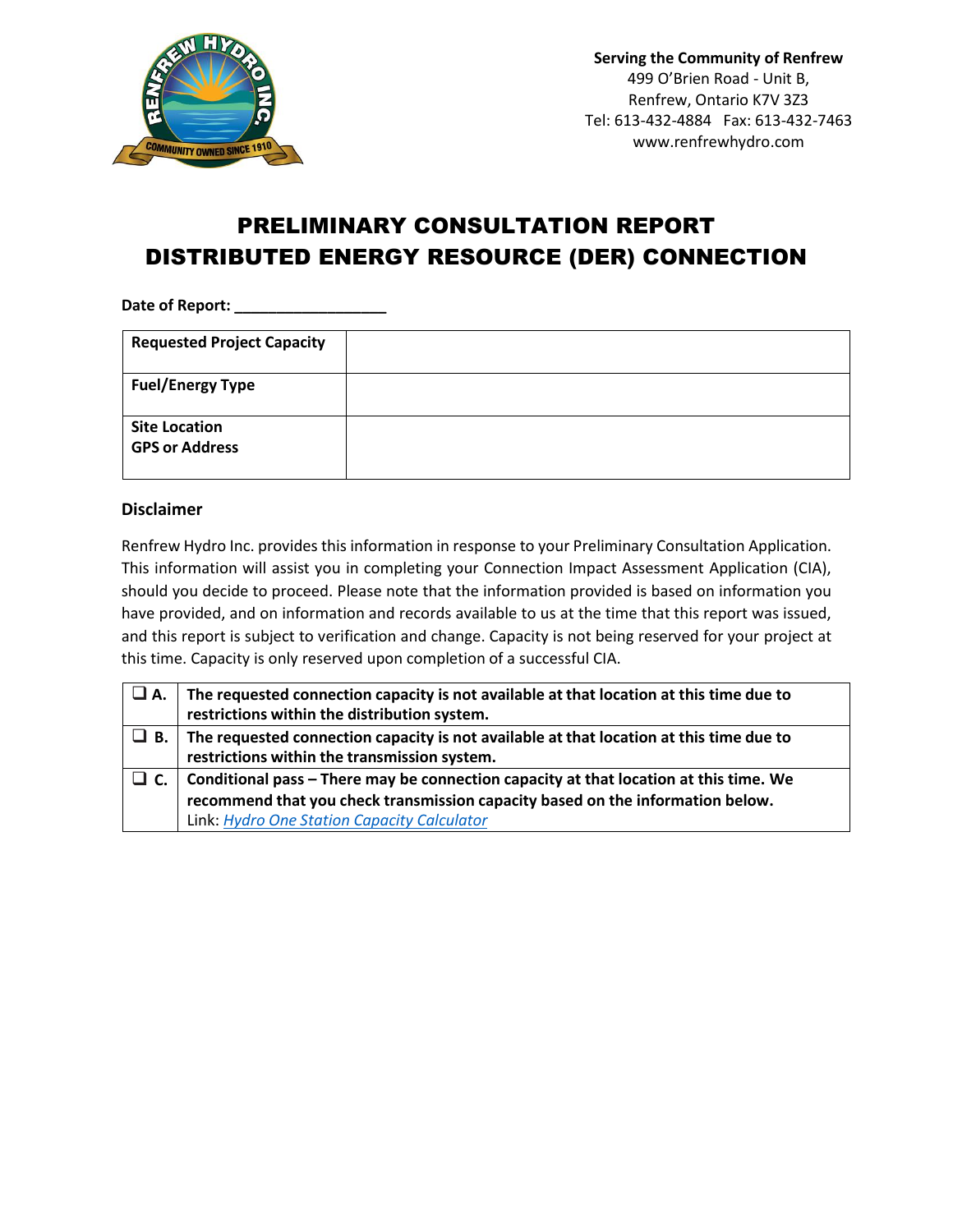## **Connection Information**

| <b>Connection</b><br><b>Station</b><br>(Municipal/<br><b>Distribution</b><br>Station) | <b>Connection Station Name</b><br><b>Connecting Feeder Name</b> |     |
|---------------------------------------------------------------------------------------|-----------------------------------------------------------------|-----|
|                                                                                       | <b>Utility Transformer Size</b>                                 | kVA |
|                                                                                       | <b>Connection Voltage</b>                                       |     |
| <b>Host</b><br><b>Distributor</b><br>(if applicable)                                  | <b>Connection Station Name</b>                                  |     |
|                                                                                       | <b>Connecting Feeder Name</b>                                   |     |
|                                                                                       | <b>Utility Transformer Size</b>                                 | kVA |
|                                                                                       | <b>Connection Voltage</b>                                       |     |

| Upstream<br><b>Station</b>                                                                                              | <b>Upstream Station Name</b> |  |
|-------------------------------------------------------------------------------------------------------------------------|------------------------------|--|
| (Transmission<br>Station)                                                                                               | Upstream Feeder name         |  |
| Notes: Information including any conditions on capacity or configuration, and likely requirements for<br>transfer trip. |                              |  |